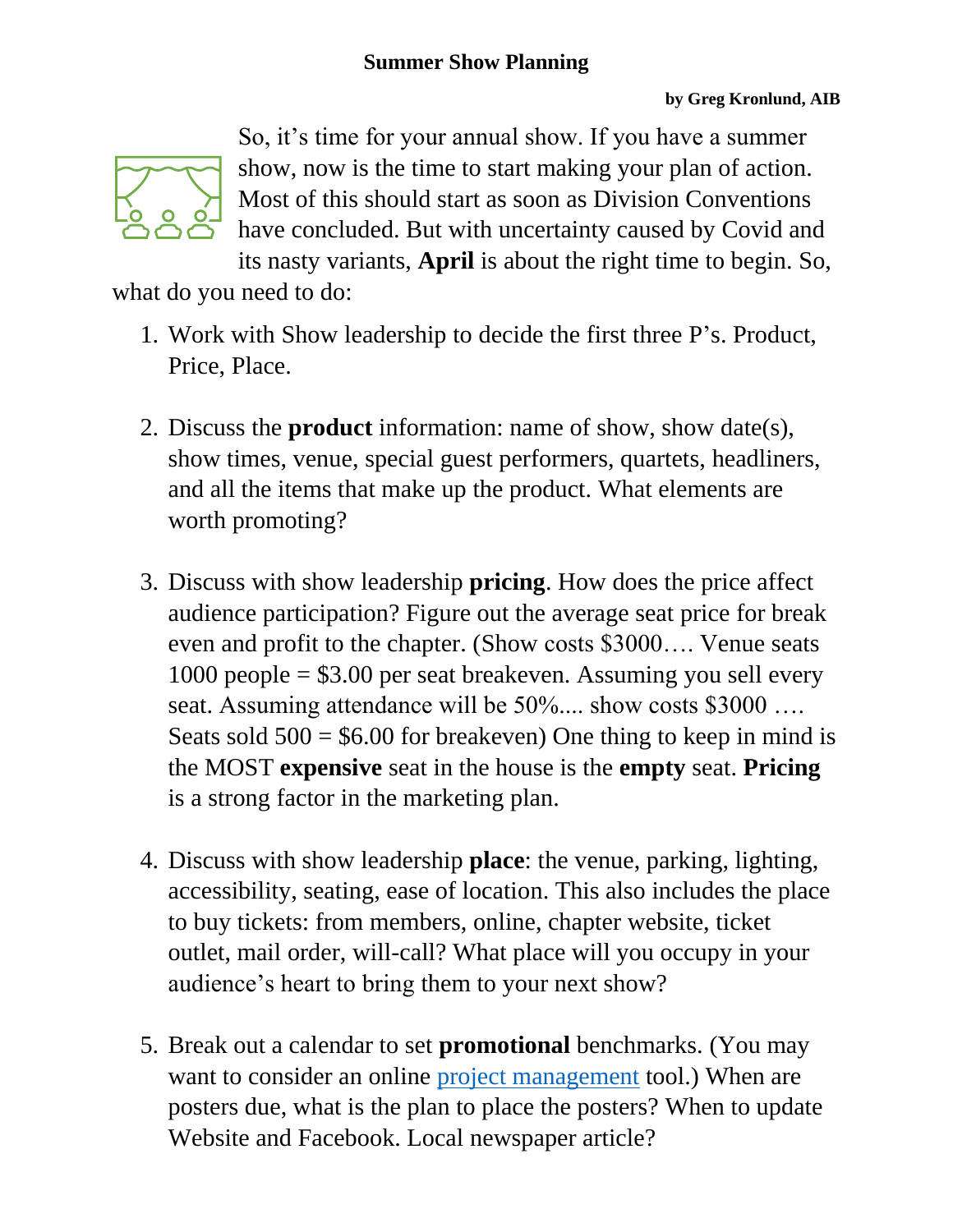- 6. When to start paid advertising? Are there any business tie-ins available? Do you have a plan to get your membership involved in promoting the show with their peers, on their Facebook page, elevator speech preparation?
- 7. Who will manage the [benchmark calendar](https://fundraisingip.com/create-nonprofit-benchmarks/) to make sure everyone is on task and on time?

This is really a multi-person job, and as a **VP of M/PR** and a leader of your chapter, find helpers. Build your first three P's to guide you on the promotional side. *Work ahead of your event* and enlist trusted members to help cross the finish line.

## **What Now????**

If you built a Marketing Plan for your **Summer Show**, you know the product, the price, and the place. Now you need to work on the media channels that will reach the greatest number of people with your message a minimum of 3 times.



You know your **Product**: Summer Show titled **"In the Good ole Summertime."** It's a feel-good show with lots of fun filled songs from **Vaudeville** to the **Surfin'** and **Hot Rod** tunes of the **Beach Boys**. The appeal will be from 59+ years old to grandparents. The average audience will be adults in their late 50's to "elderly".

They may bring family members. The typical audience member will not have children under the age of twelve (12) which otherwise would affect disposable income. So, the interested audience, assuming they know about the show, will have the ability to buy tickets. This demographic cell receives information from radio (talk and Oldies), television, some print, and a little bit from internet. This group is often interested in Farmers Markets and outdoor activities. An interesting poster and direct email could work to inform your audience about your show.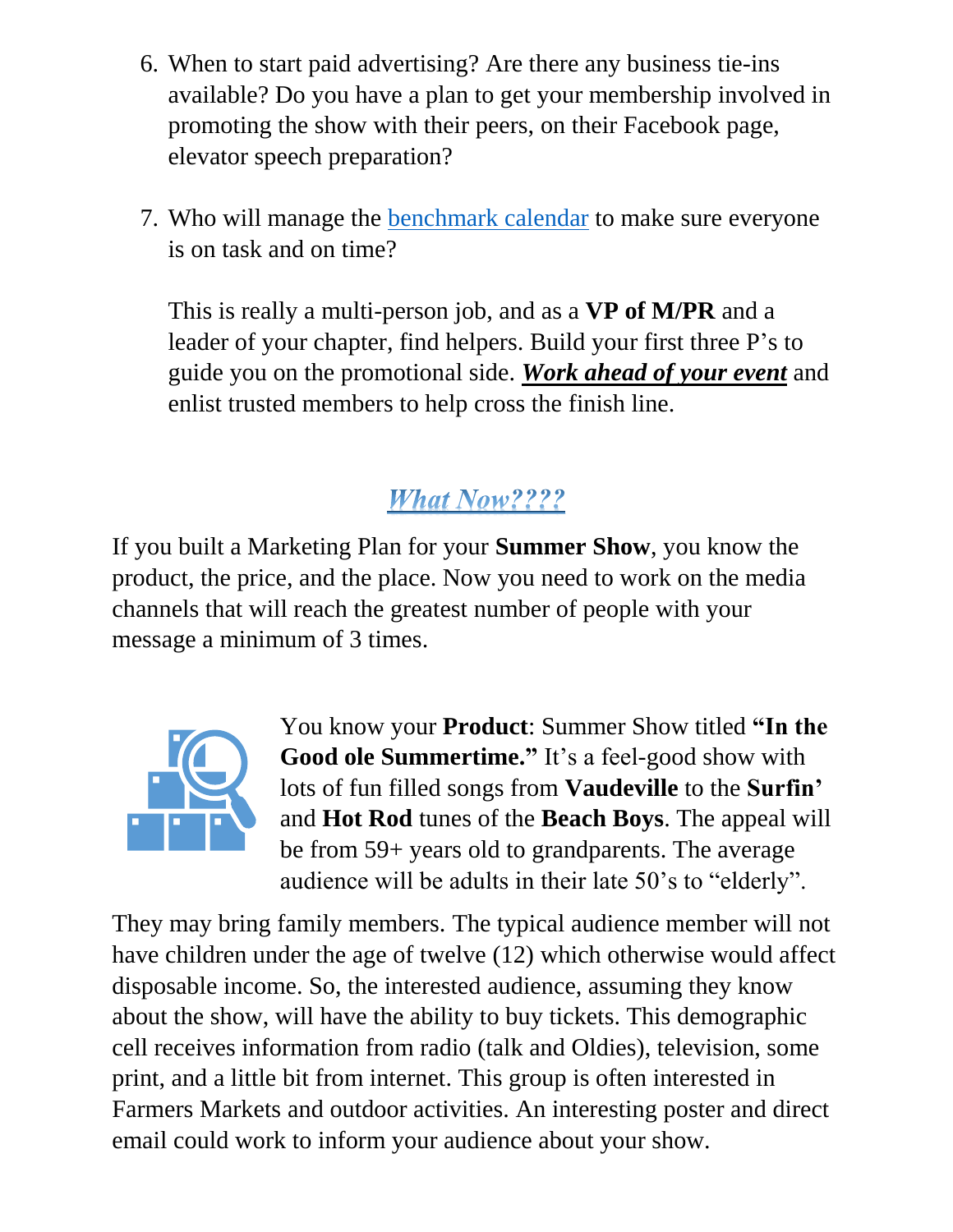

You know your **Price**: You've studied your typical pricing structure and decided what price your audience is willing to pay. You have found the "sweet spot" and priced your show accordingly. Have you built in complementary tickets for VIP and trading purposes?

You know your **Placement**: You have your ticket outlets in place, the venue, and the parking situation. (Parking can reduce audience if it's not large enough or doesn't supply a lot of handicapped spaces. Can your location handle *retirement home busses*?) You understand the general issues of the venue, restrooms, lobby area, refreshment area, ventilation, comfortable seating area, and handicapped accessibility. All these concerns contribute to finding a place in the heart of your audience.



This brings you to the point of **Promotion**/advertising. If you have the budget, you can buy advertising, but if you have a limited budget you may need to "**think outside**" the box.

**Ideas:**



**Ticket/Poster/Lobby Card Printing:** offer your printer the back of the ticket for his logo for a reduced-price printing, or a free upgrade to better paper, or adding color. Offer printer a logo on poster and lobby card(s) in trade.



**Radio**: Your **Show** is a product of value, why not consider a small purchase on local radio. Purchase drive time and ask the station to match your ad schedule with Public Service Announcements. There is a tendency to ask for low rates to buy frequency, but to get the most bang for your buck buy the station's better times. If the station consents to match your schedule with PSA's you've effectively cut your per ad price in half.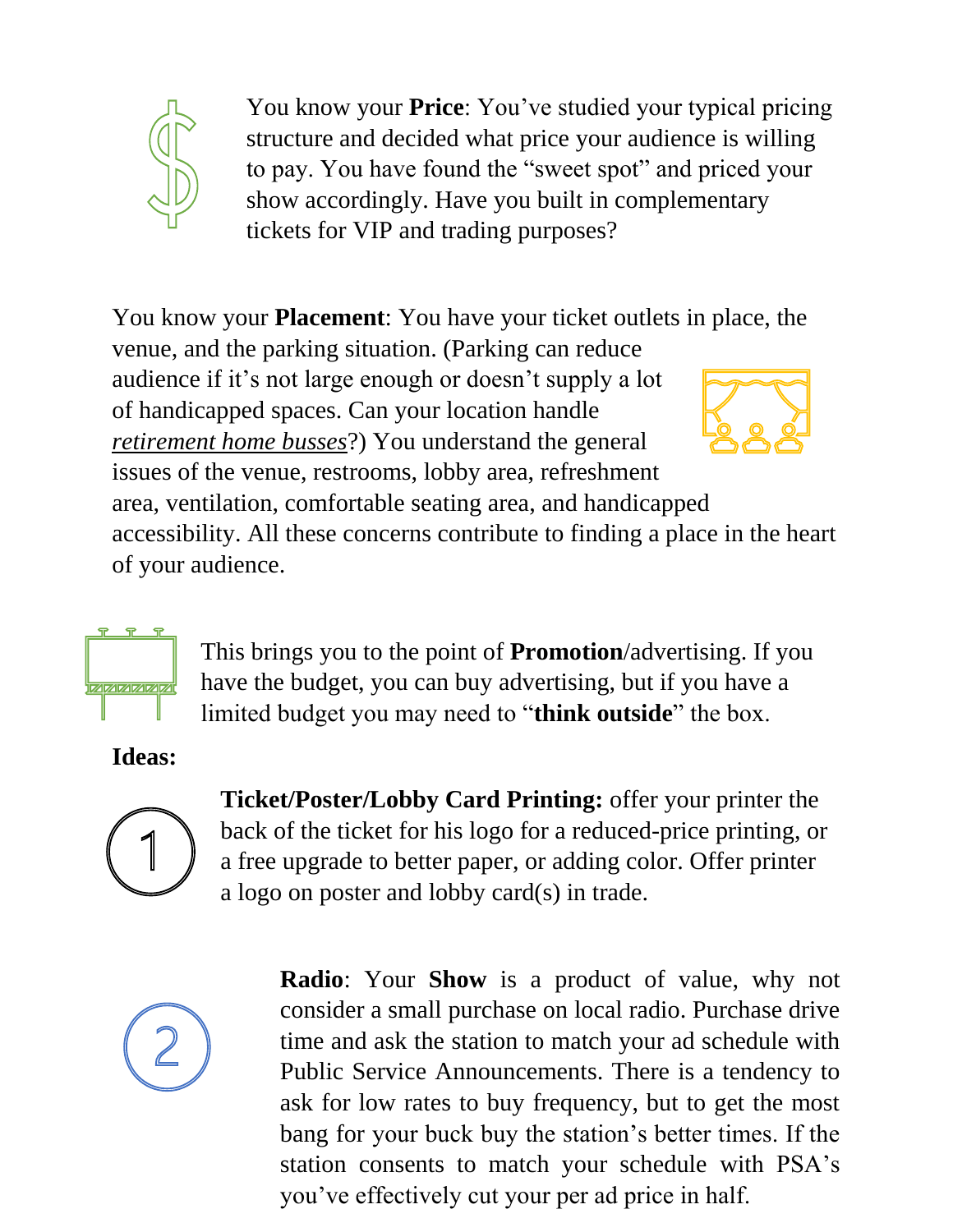Now ask the station if they will give away **8 pairs\*\*** of tickets to your show. If they agree you have added more frequency to your message for free, as they announce the giveaway.



**Farmers Market:** Consider buying or trading a booth at your local farmers market, have quartets singing in your booth and selling tickets to the show. If you attend three markets in a row you have created frequency, you gain visibility and you might sell some tickets along the way.



**TV:** Contact a local TV station for a guest shot on a local program. Find out if your local access station has any shows that would work for a quartet to sing on. The worst they can say is NO, but they just might surprise you. (Send a great quartet or the entire chorus).



**Sell Ahead:** Your summer show is not your only show…so set up a booth in the lobby and sell your next show. Build a Christmas lobby card (around 40 bucks) post it at your summer show and sell tickets.



**Audience direct:** If you have email lists, compose a catchy email invitation with a link to your website show page. Offer an early bird price for people that respond to the email. Set up a way to buy tickets online from your website. If you can't accept money through your website, set up a contact page to hold tickets and call the buyer back and arrange for payment.



**Extra mileage:** see if your printer is willing to trade some of your printing for a free ad in your program. You might be able to trade with your local newspaper an ad for an ad.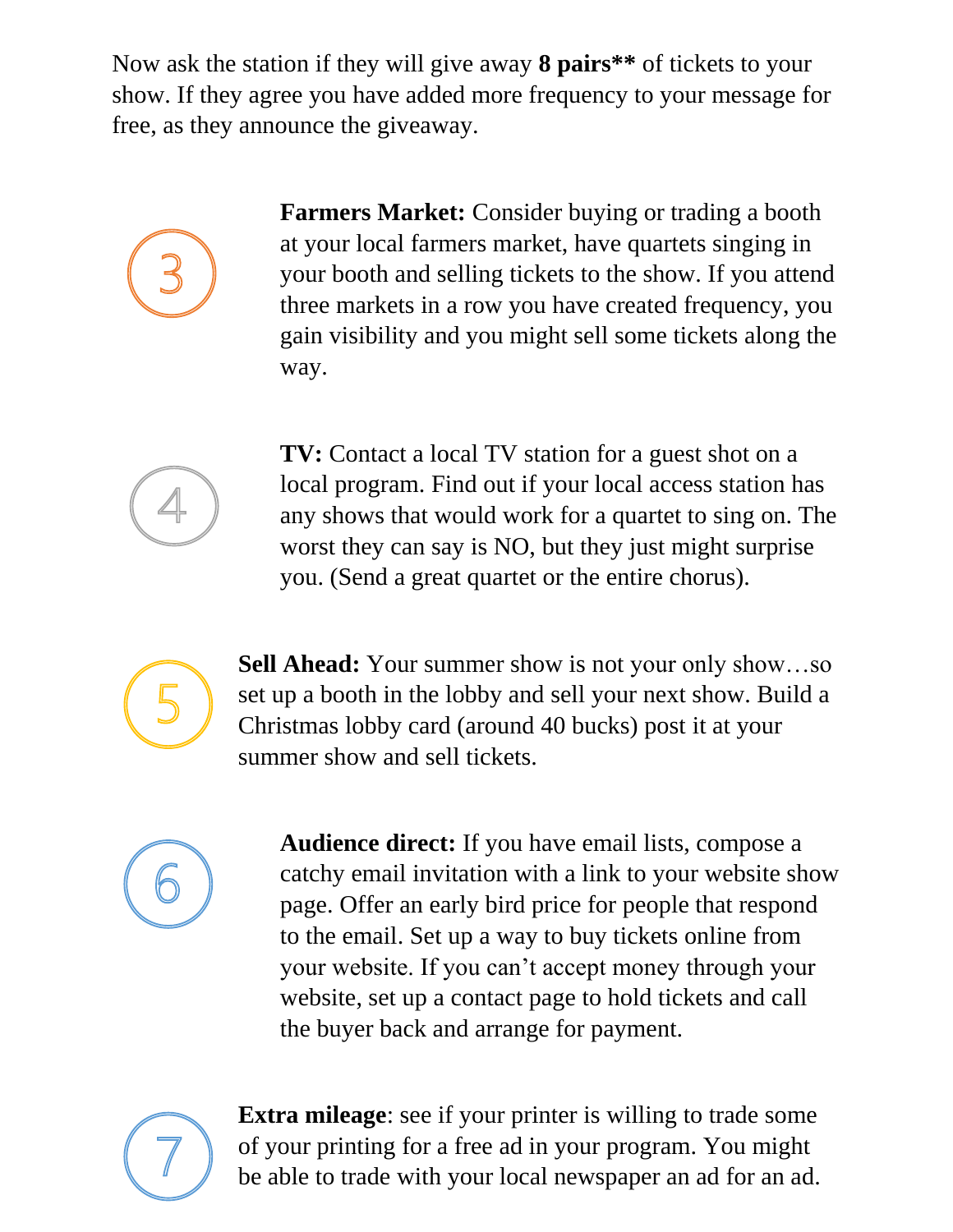

**Promotional T-Shirts**…. Talk to your local screen printer about a Chorus T-shirt. Have your logo on the front and offer the printer his logo on the sleeve. Sell the T-shirts at your events and split the proceeds with the printer.



If you want **Barbershoppers** to attend, place an ad in the **Timbre** and the **Green Sheet or with BHS**. Make sure your website is up to date with the latest information on the show and other events.



Sing where audience and potential new members **"Hangout,"** because they're not in your rehearsal space or at your show unless you invite them.

\*\*\***Ticket Giveaways**: I have a lot of experience with ticket giveaways and have discovered that single tickets are not effective. If you only give away one ticket, you force the winner to buy another. That usually backfires because it feels like they won just half a prize. When you give them away in pairs you often gain a second couple that needs to buy tickets. In addition, if they claim the tickets, you may gain a loyal fan, if they don't claim the tickets, you've lost nothing. (Except the price of printing which you were going to do anyway. More importantly you gain added coverage as the ticket giveaway must include your name, your show venue, the dates and times.)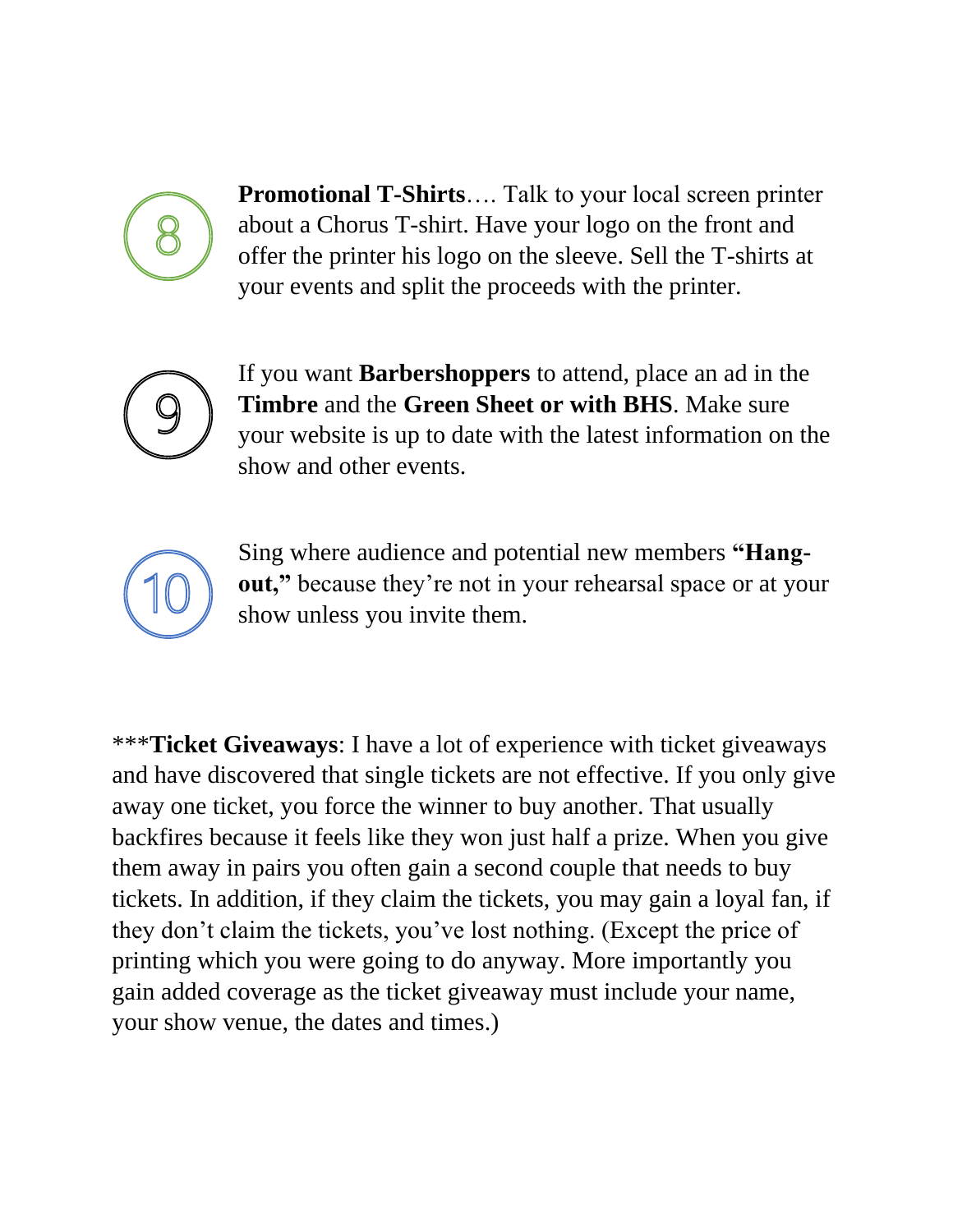## **How do We deal with Headliners? Opinion**



A typical show usually includes your chorus, possibly a guest chorus, chapter quartets, and a headliner. You're hoping a headlining quartet will bring in audience.

But here's the sad truth, most headlining quartets will only bring in other Barbershoppers that have heard of them.

I personally think "**The Newfangled Four**" is a great quartet, but they are unknown to a non-barbershop audience. Considering the average age of your typical non-barbershop audience they will have even less name recognition. If your isolated from other BHS



chapters, it will be more difficult to draw a barbershop audience.

A better way to deal with the headliner is to promote them as an enhancement to your show. They raise the quality of the overall performance and demonstrate great four-part harmony.



Think about offering a headliner meet and greet at the local high schools or local choirs. A backstage meet and greet for community leaders you're cultivating or working with.

Organize a voice workshop for local singers and ask your headliners to take part.

Post headliner videos on your website, Facebook, or other social media. Introduce the quartet to local music teachers and have them sing for the local school choirs.

If you have a relationship with local radio and TV, arrange for an interview or performance.